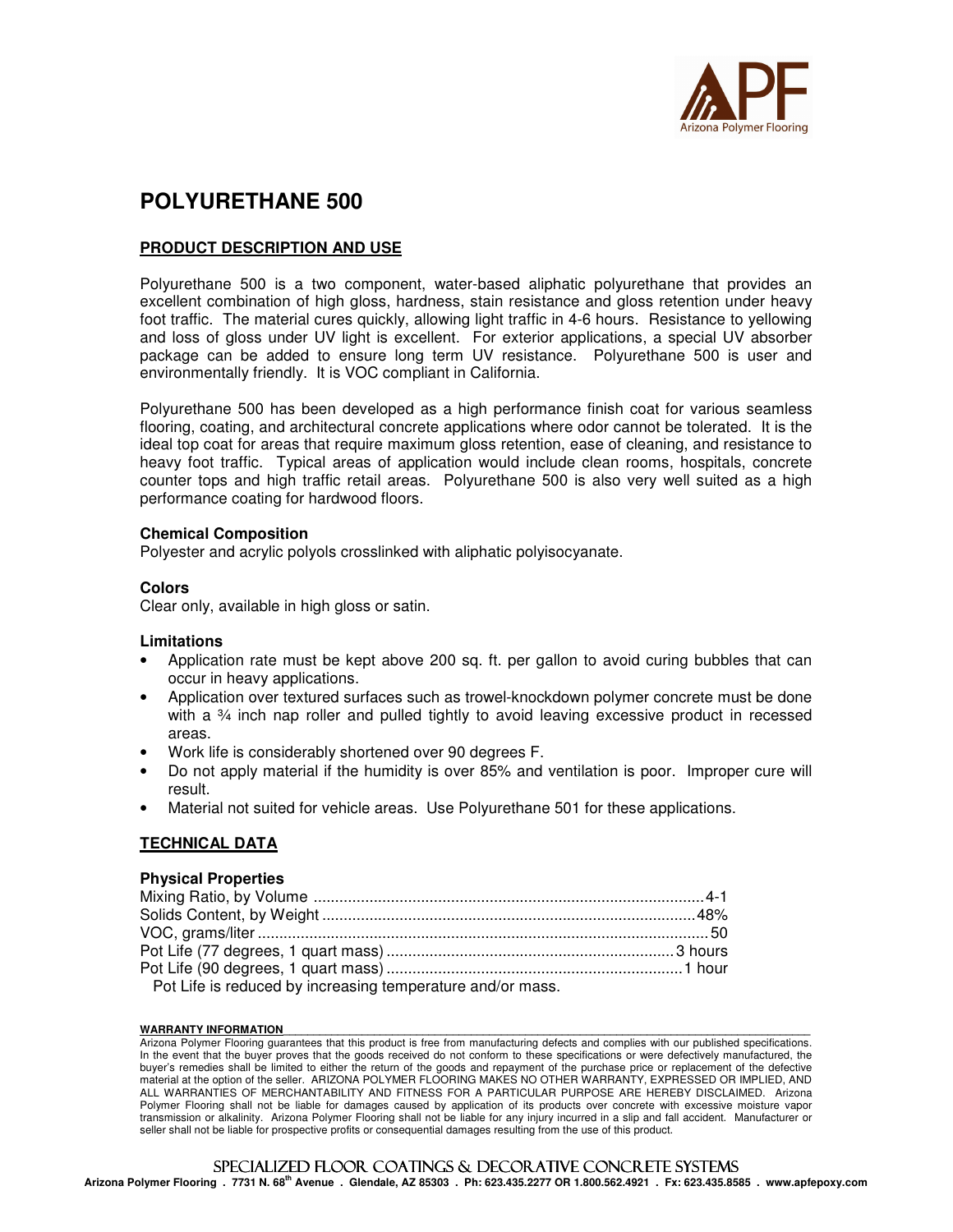# **TECHNICAL DATA (Cont'd.)**

| Cure Times (77 degrees) |  |
|-------------------------|--|
|                         |  |
|                         |  |
|                         |  |

# **Performance Properties**

| Tabor Abrasion - (1000 gm. load 1000 cycles, CS 17 wheel)45 mg. loss |  |
|----------------------------------------------------------------------|--|

### **CHEMICAL AND STAIN RESISTANCE (ASTM D-1308 24 HOUR IMMERSION)**

### **GENERAL INFORMATION**

### **Surface Preparation**

Polyurethane 500 is intended to be used over primed surfaces. Surface must be sound and free of any type of contaminant which may interfere with proper bonding. Polyurethane 500 will bond to many previously coated surfaces with cleaning being the only required surface preparation. However, fully cured polyurethane or epoxy coatings must be cleaned and abraded prior to recoating. If the applicator is unsure about intercoat adhesion, field testing should be conducted prior to application.

### **Mixing Instructions**

Mix only that amount of material that can be used in a 3 hour period at 77°F. Higher temperatures reduce work time. In hot weather, it is advisable to mix smaller batches. Premix Part A before adding part B. Mixing ratio is 4 parts A to 1 part B. **Add part B slowly while mechanically agitating part A with a slow speed drill. Mix for 2 full minutes until completely homogenized. Material cannot be properly mixed by hand. Use a small "squirrel cage" mixer for mixing small amounts.**

### **Application Recommendations**

Polyurethane 500 should be applied 200-350 sq. ft. per gallon by brush, roller or airless sprayer. Applications heavier than 200 sq. ft. per gallon will create bubbles in the cured coating. Thin with small amounts of water if necessary during application to keep a low viscosity. Material can be recoated as soon as it has become tack free, usually 2-3 hours.

### **Recoat Information**

Polyurethane 500 has excellent adhesion to itself for an indefinite period. However, the surface to be recoated must be clean and free of contaminants which may interfere with bonding.